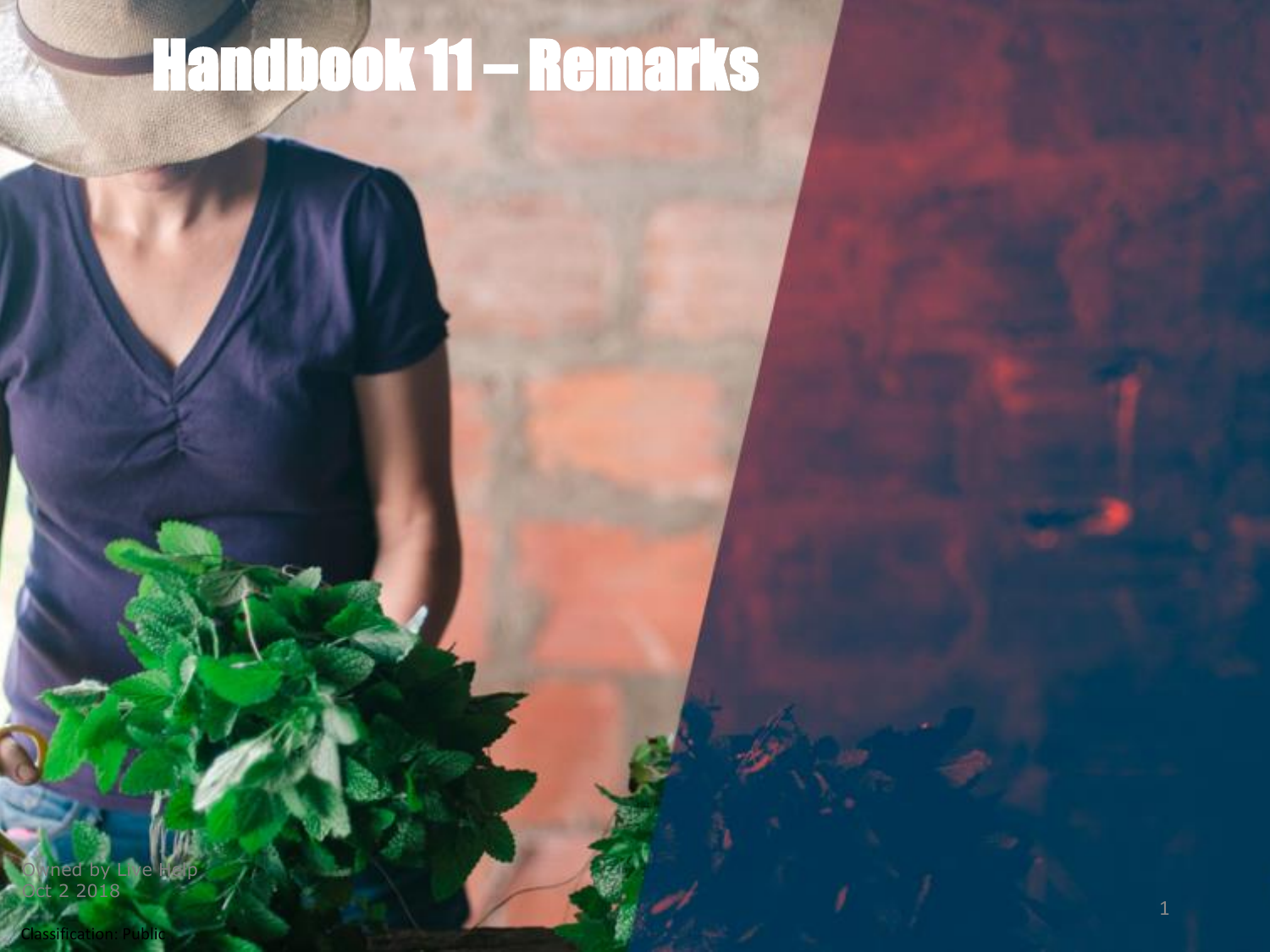| 标准备注格式:           |                              | <b>Request Type</b>                                                            |                                                    | How to update User<br><b>Define Notes:</b> |  |
|-------------------|------------------------------|--------------------------------------------------------------------------------|----------------------------------------------------|--------------------------------------------|--|
|                   |                              |                                                                                |                                                    | 1 CNT 1 SO                                 |  |
| Split             |                              | Split booking                                                                  |                                                    | one container one SO                       |  |
| Product           |                              | ETD required(DD/MM/YYYY)                                                       |                                                    | ETD 31/05/2017                             |  |
|                   |                              |                                                                                |                                                    | ETD:31/05/2017                             |  |
| Product           |                              | Booking export from Zhongshan Waimao(Sinotrans)                                |                                                    | POR: WAIMAO                                |  |
| Product           |                              | Booking export from XIAOLAN but could not select XIAOLAN<br>via Inttra channel |                                                    | POR: XIAOLAN                               |  |
| Product           |                              | Booking export from Huangpu Wuchong                                            |                                                    | <b>WUCHONG</b>                             |  |
| Product           |                              | Booking export from Huangpu Guangbaotong                                       |                                                    | Guangbaotong                               |  |
| Product           |                              | Booking export from XIYU                                                       |                                                    | <b>CIVET</b>                               |  |
| Stowage           |                              | On deck                                                                        |                                                    | On deck                                    |  |
| Stowage           |                              | Under deck                                                                     |                                                    | Under deck                                 |  |
| Stowage           |                              | Away from heat                                                                 |                                                    | Away from heat                             |  |
| Equipment         |                              | Equipment - 53' release                                                        |                                                    | EQU:53                                     |  |
| Equipment         |                              | Equipment - Hanger container (Garment-On-Hanger)                               |                                                    | <b>GOH</b>                                 |  |
| Equipment         |                              | Equipment - Shipper owned container                                            |                                                    | <b>SOC</b>                                 |  |
| Equipment         |                              | Equipment - Container nomination service                                       |                                                    | Nomination<br>container                    |  |
| 以下请求填写在订舱备注中不予考虑: |                              |                                                                                |                                                    |                                            |  |
| 26                | <b>Heavy Container</b>       |                                                                                | 重量大于22吨,这个不需要备注,我们会根据大家订舱的货重来决<br>定,而不是看大家的备注的.    |                                            |  |
| 27                | Commodity                    |                                                                                | 这个请务必在订舱界面填写,请不要在备注又书写一次, 如在在订<br>舱界面缺失, 订舱申请不予接受. |                                            |  |
| 28                | Service contract             |                                                                                | 这个请务必在订舱界面填写,请不要在备注又书写一次,如在在订<br>舱界面缺失, 订舱申请不予接受.  |                                            |  |
| 29                | Pay term                     |                                                                                | 这个是不需要在订舱阶段注明的,只需要再补料阶段注明就可以了                      |                                            |  |
| 30                | Customer contact information |                                                                                | 这个也是不需要备注的,因为一般哪个人订舱,我们系统就会记住<br>那个人的邮件联系.         |                                            |  |
| 31                | Bill issue place             |                                                                                | 这个是不需要在订舱阶段注明的,只需要再补料阶段注明就可以了                      |                                            |  |
| 32                | <b>Bill Type</b>             |                                                                                | 这个是不需要在订舱阶段注明的,只需要再补料阶段注明就可以了                      |                                            |  |

Classification: Public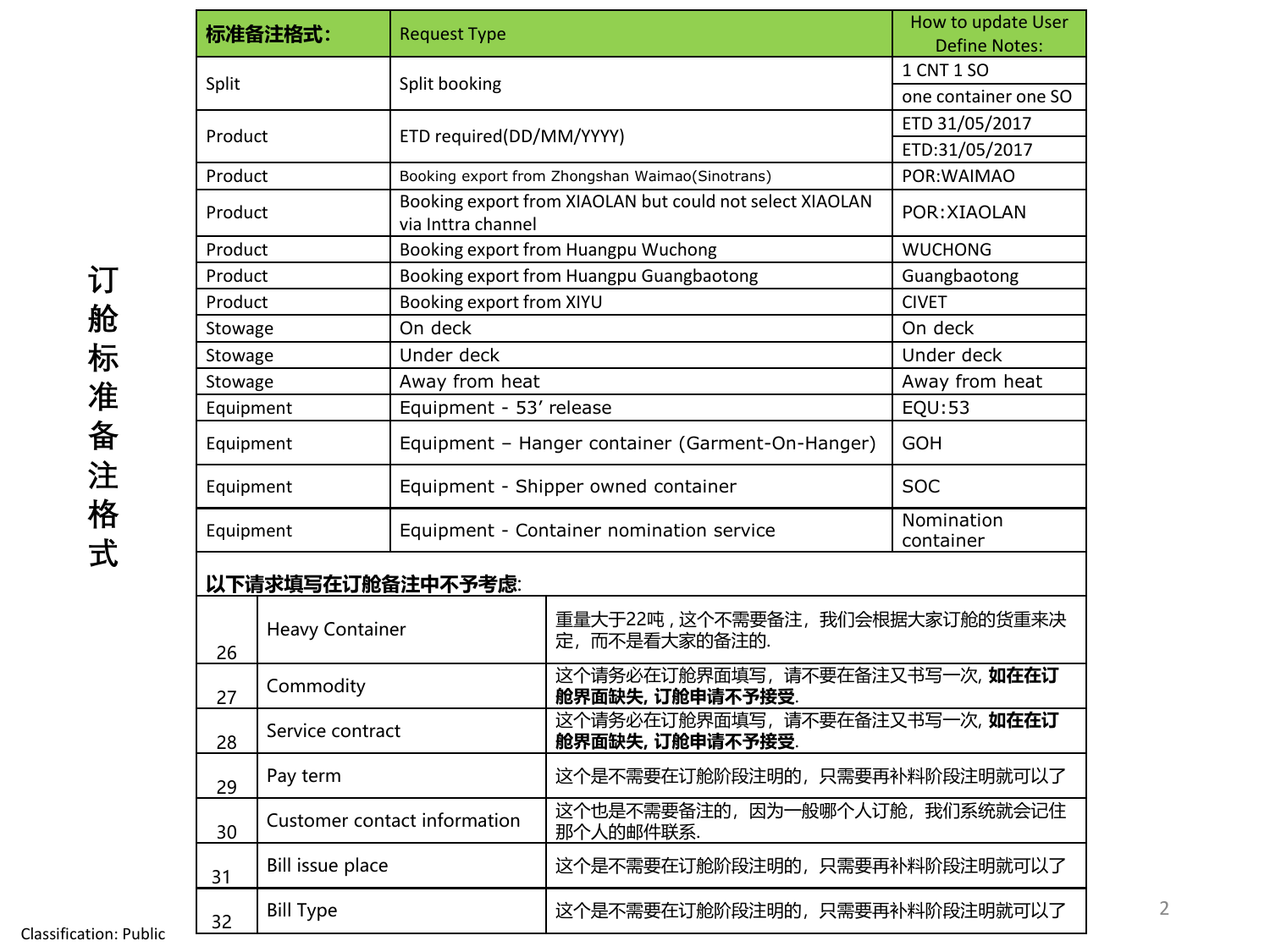## **补 料 标 准 备 注 格 式**

| #              | 客人要求提货单显示的内容                              | 备注Additional Comment 的标准输入    |
|----------------|-------------------------------------------|-------------------------------|
|                | 显示海陆亚洲马士基航运目的地代理信息                        | <b>SHOW AGENT</b>             |
| 1              |                                           | DESTINATION AGENT             |
|                |                                           | <b>AGENT AT POD</b>           |
| $\overline{2}$ | 在目的地出提货单或在起运地以外的海陆亚洲马                     | ISSUE OBL AT, or OBL ISSUE TO |
|                | 士基当地办公室出提货单                               | RELEASE AT DESTINATION        |
|                | 驳船是头程船, 提货单上显示大船 (Mother<br>Vessel) 及其装运港 | <b>SHOW MVS</b>               |
| 3              |                                           | <b>MOTHER VESSEL</b>          |
|                |                                           | 2ND VESSEL                    |
|                | 在提单上显示运费                                  | <b>SHOW FEE</b>               |
| 4              |                                           | SHOW ALL FREIGHT ON BILL      |
|                |                                           | <b>SHOW FREIGHT</b>           |
| 5              | 在提单上不显示运费                                 | <b>HIDE FREIGHT</b>           |
|                |                                           | <b>INTRANSIT</b>              |
| 6<br>Classifid | 显示转运条款                                    | IN TRANSIT TO                 |

3